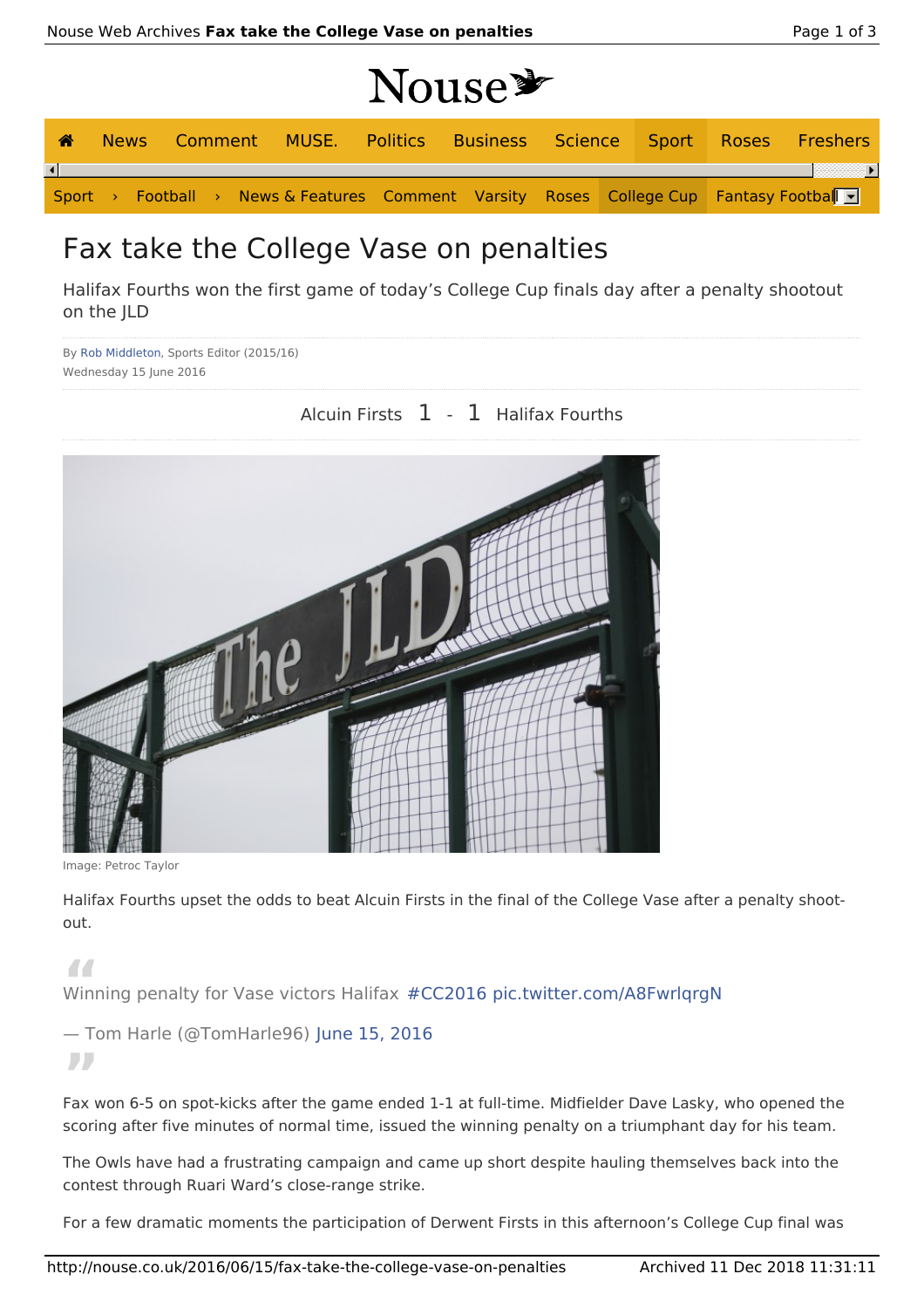in doubt after their referee failed to turn up to the JLD on time. These fears were quickly allayed however and finals day got underway five minutes late.

After Alcuin set-piece specialist Nick Heywood's curling free kick was palmed away by keeper Martin France, a well judged through ball found the run of Dave Lasky.

Lasky showed composure to slide a low left-footed shot into the bottom corner past Neil Lawrence from inside the box.

UYAFC's Cameron McLarty, deployed in a withdrawn midfield role, registered two shots on target soon after his side conceded. The second tested the keeper but the angle was too tight for McLarty to score.

The Fourths held on to their lead with some determined blocking of the ball in the goalmouth. They couldn't prevent Andy Cull from clattering the bar from close range, though, as Alcuin held sway.

Fax, who went through the Vase qualification stages top of Group B, broke with intent. Ranjit Bassi went up for a header under Neil Lawrence's bar, before James Dawkins sent an effort agonisingly wide when one on one with the Owls' stopper.

After the break, James Southwell's downward header from a corner fell to Jed Simpson four yards out, but he could only turn his shot on target and not past France.

Ruari Ward brought Alcuin level ten minutes into the second half of a fiercely competitive game, as he turned a close range shot in after a corner.

There had been a few niggling fouls in the game but a scrap erupted halfway through the second half out of nowhere. Halifax's Dawkins and Alcuin's Matt Cox came to blows with both captains and the returning Alcuin stalwart Cristos Tuton needed to force the pair apart.

Despite creating several chances, the profligacy in front of goal that saw Alcuin struggle in the Cup group stages continued to haunt them and prevented them from ending the game in normal time. A fine touch from Alex Sandham almost sent him through late on, but his shot was straight at Lawrence.

The last chance of normal time came when Halifax's late corner was cleared and central defender Ben Murcott's shot fizzed over the crossbar.

**Alcuin: Lawrence; Cox, Tuton, Cull, Simpson, Ward; Twin, Heywood, McLarty; Southwell, Bastidas**

**Halifax: France; Williams, Ali, Murcott, Ash; Lasky, Aughan; Wilkin, Bassi, Sandham; Dawkins**

### **Man of the Match: Dave Lasky**



| Most Read Discussed                                           |  |  |  |  |  |
|---------------------------------------------------------------|--|--|--|--|--|
| 1. Men's Football 3s fight back to win on Derby Day           |  |  |  |  |  |
| 2. Premier League Round-Up: Gameweek 15                       |  |  |  |  |  |
| 3. Zidane the greatest of all time                            |  |  |  |  |  |
| 4. Mind over Matter: An insight into the psychology of boxing |  |  |  |  |  |
| 5. Women's sport to open and close Roses 2019                 |  |  |  |  |  |
| 6. Is lad culture really a bad thing?                         |  |  |  |  |  |